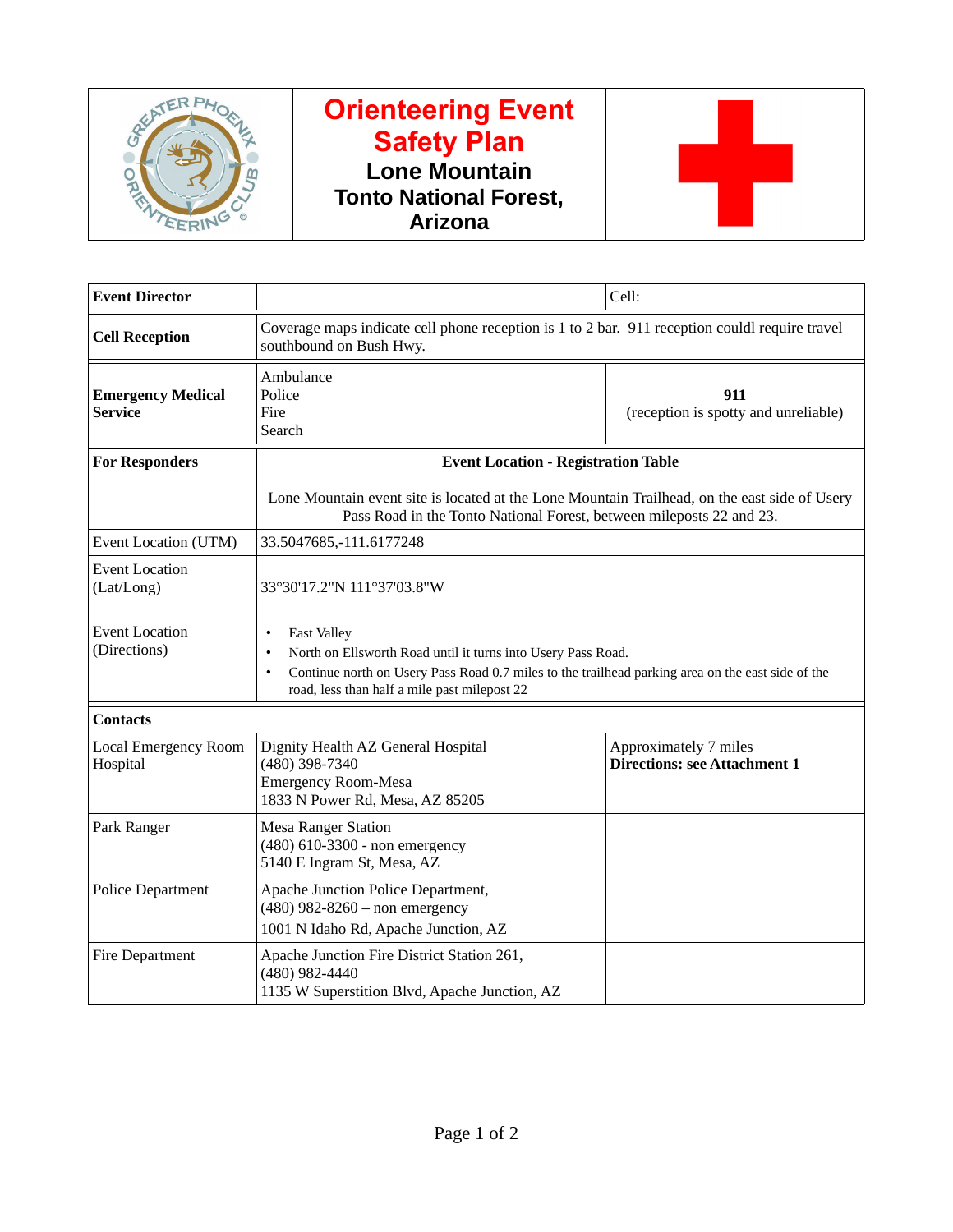

**Attachment 1 Map to Local Emergency Hospital**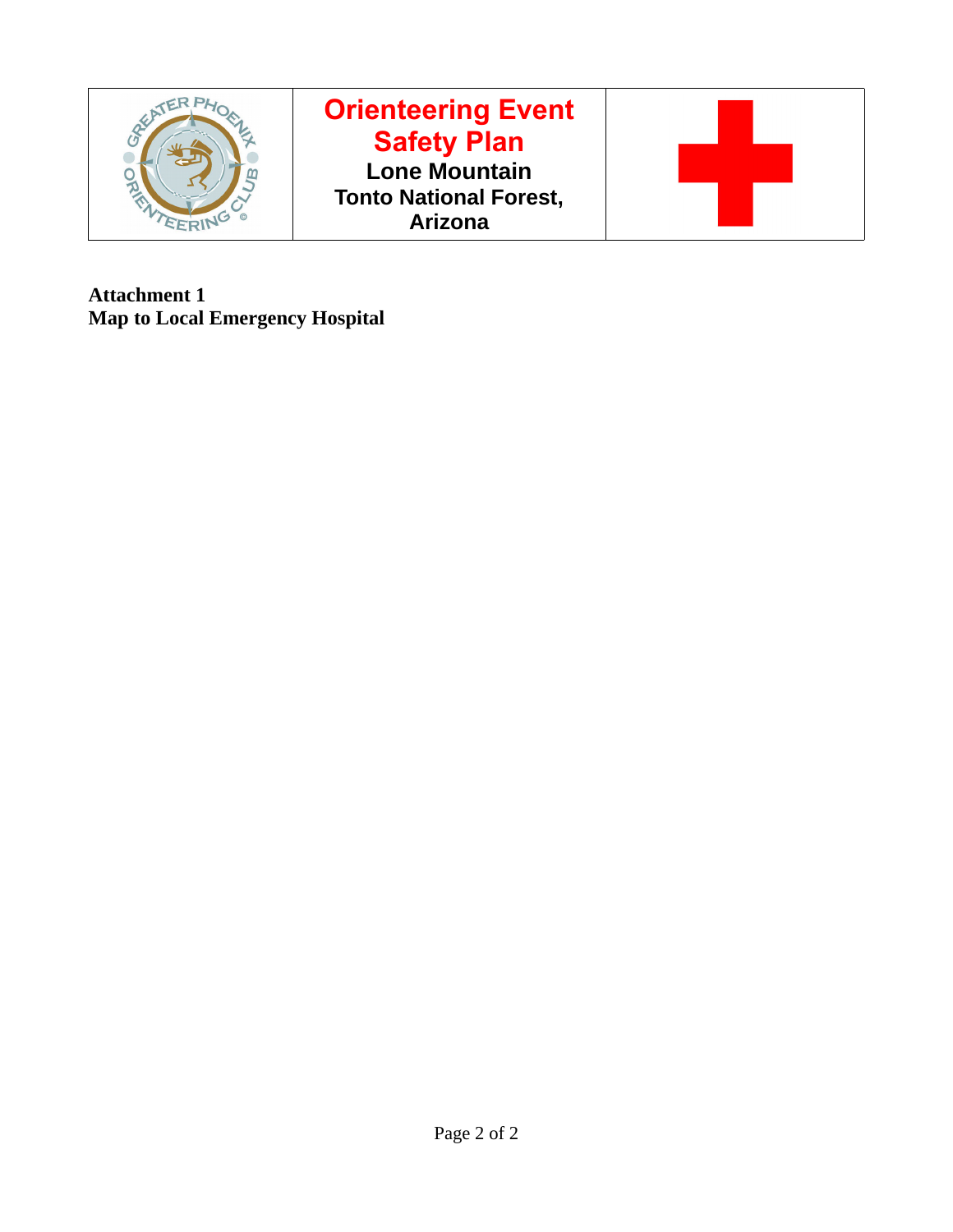## Usery Pass Rd, Mesa, AZ 85207 to Dignity Drive 6.9 miles, 11 min Google Maps Health AZ General Hospital Emergency Room-Mesa



## Usery Pass Rd

Mesa, AZ 85207

| 1. | Head south on Usery Pass Rd toward Pass<br>Mountain Trail (Local Access Trail)   |                               |
|----|----------------------------------------------------------------------------------|-------------------------------|
|    | 2. Turn right onto E McKellips Rd                                                | 3.9 mi                        |
| 3. | At the traffic circle, take the 2nd exit and stay on<br>E McKellips Rd           | 2.0 <sub>mi</sub>             |
|    | 4. At the traffic circle, take the 1st exit and stay on<br><b>E</b> McKellips Rd | $0.2$ mi                      |
|    | 5. Turn left                                                                     | 0.6 <sub>mi</sub><br>$0.2$ mi |
| 6. | Turn left                                                                        | $112$ ft                      |
|    |                                                                                  |                               |